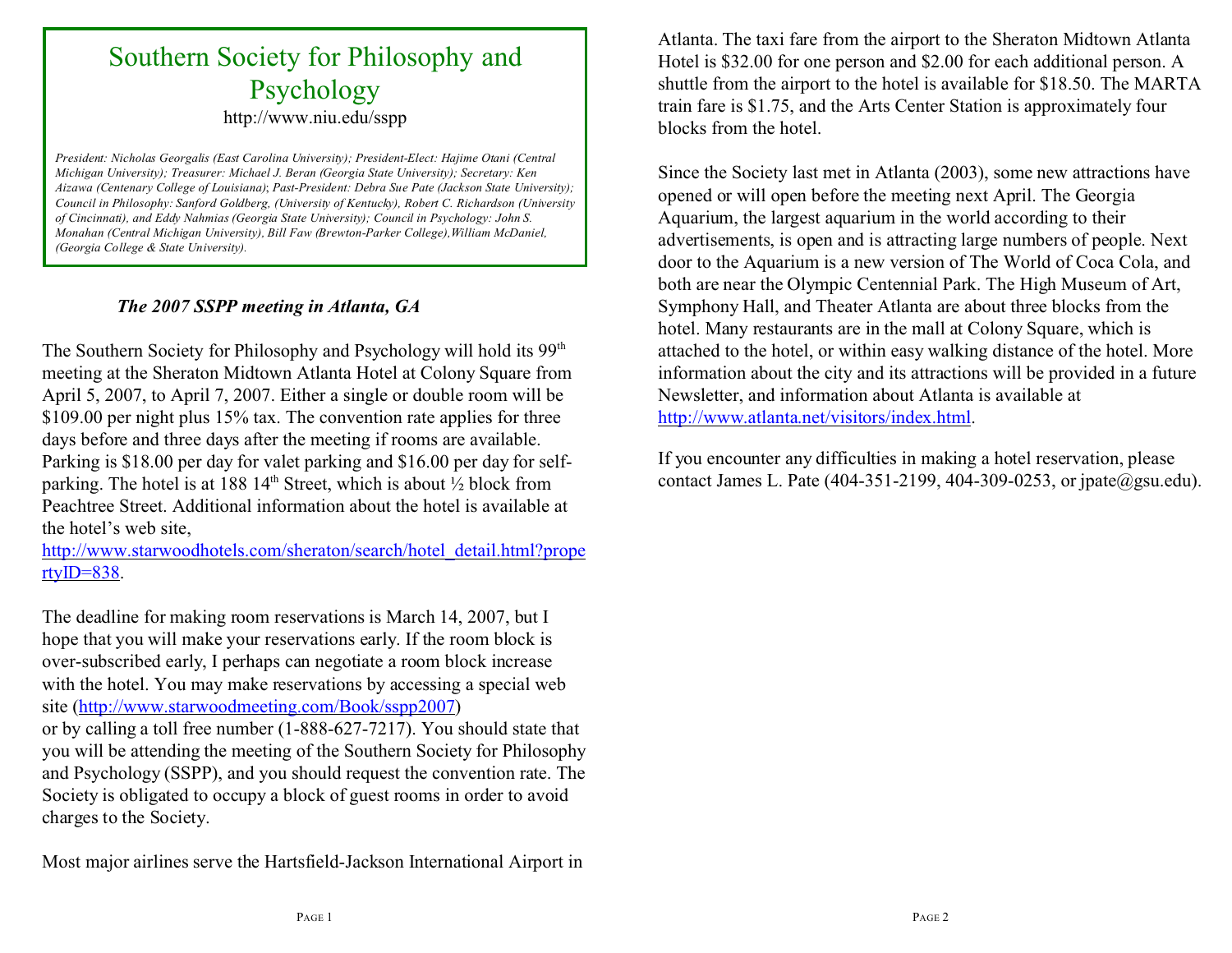### **Highlights of the 2006 Program**

**President's Invited Address**

**Saturday Morning 9:00 a.m.**

# **John Searle**

*University of California, Berkeley*

### What is Language?

Philosophy Commentator: **George Graham**, *Wake Forest University*

Psychology Commentator: **Bill Faw**, *Brewton-Parker College*

**Presidential Address**

**Friday, 5:00 p.m.**

## **Nicholas Georgalis,**

*East Carolina University*

## First-Person Methodologies: A View From Outside the Phenomenological Tradition

#### **Invited Speakers**

**Colin McGinn**, *University of Miami* Consciousness as Knowingness

**Thursday, 4:00 p.m.** 

**Henderikus Stam**, *University of Calgary* We Are All Functionalists Now: Alternatives to Functionalism Past and Present

**Thursday, 4:20 p.m.**

**Invited Symposium: Intentionality and Phenomenal Representations**

**Christopher Gauker**, *University of Cincinnati* Similarity and Seeing-As

**John Tienson**, *University of Memphis* Constraints on Externalism

**Pete Mandik**, *William Paterson University*. Beware the Unicorn: Consciousness as Representation and Other Things that Do Not Exist

**Thursday 5:15 p.m.**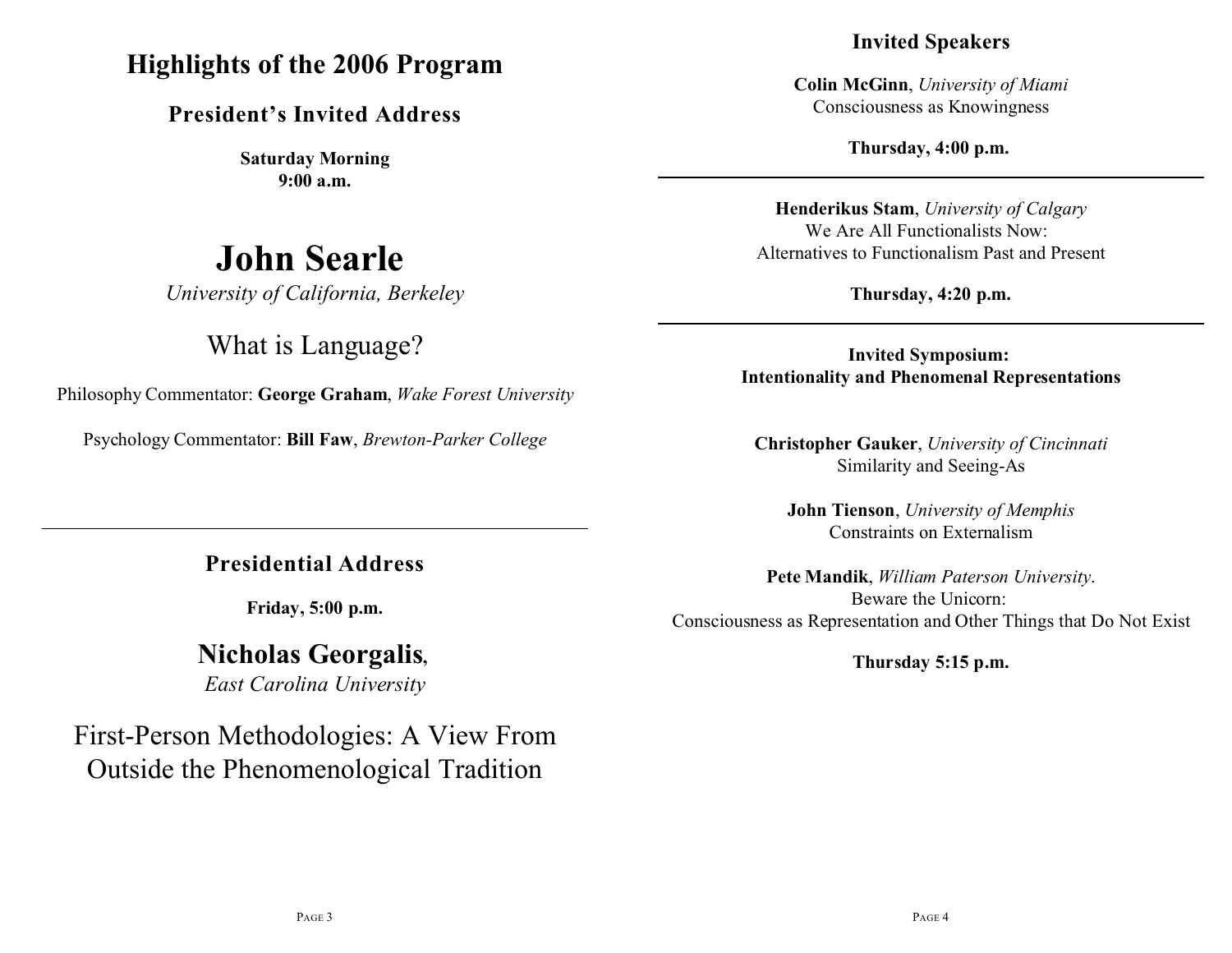**Nancy J. Nersessian**, *Georgia Institute of Technology* Model-Based Reasoning in Distributed Cognitive Systems

**Friday, 10:00 a.m.**

**Invited Symposium: Realization**

**Carl Gillett**, *Illinois Wesleyan University*, and **Ken Aizawa** *Centenary College of Louisiana* The (Multiple) Realization of Psychological Properties in the Sciences

> **Gene Witmer**, *University of Florida* Realization and the Promise of Explanatory Import

**Chase B. Wrenn**, *University of Alabama* Realization and Predication

**Friday, 1:00 p.m.**

**Invited Symposium:**

**Bonnie Purdue** and **Diann Gaalema**, *Georgia Institute of Technology* Animal Cognition Research in Zoos: A New Opportunity for Psychologists

> **Ursula Anderson**, *Palm Beach Zoo* Comparative Studies of Great Ape Cognition

**Michael P. Hoff**, *Dalton College* Career Collaboration in Animal Behavior Research

**Friday, 2:00 p.m.**

**Terry Maple**, *Georgia Institute of Technology*  Shaping the Empirical Zoo

**Friday 3:00 p.m.**

**David Rosenthal**, *New York University* Consciousness and its Function

**Friday 4:00 p.m.**

**Invited Symposium: Normative Naturalistic Epistemology**

**J. D. Trout**, *Loyola University Chicago*, and **Michael Bishop**, *Florida State University*, Naturalism: The Best Hope For A Normative Epistemology

**David Henderson,** *University of Memphis*, and **Terry Horgan,** *University of Arizona* Would You Really Rather be Lucky than Good?

**Charles Wallis**, *California State University – Long Beach* Dissociating The Naturalized Epistemologist from Philosophy's Tar Baby of Fallacies: A Case Study

**Saturday, 1:00 p.m.**